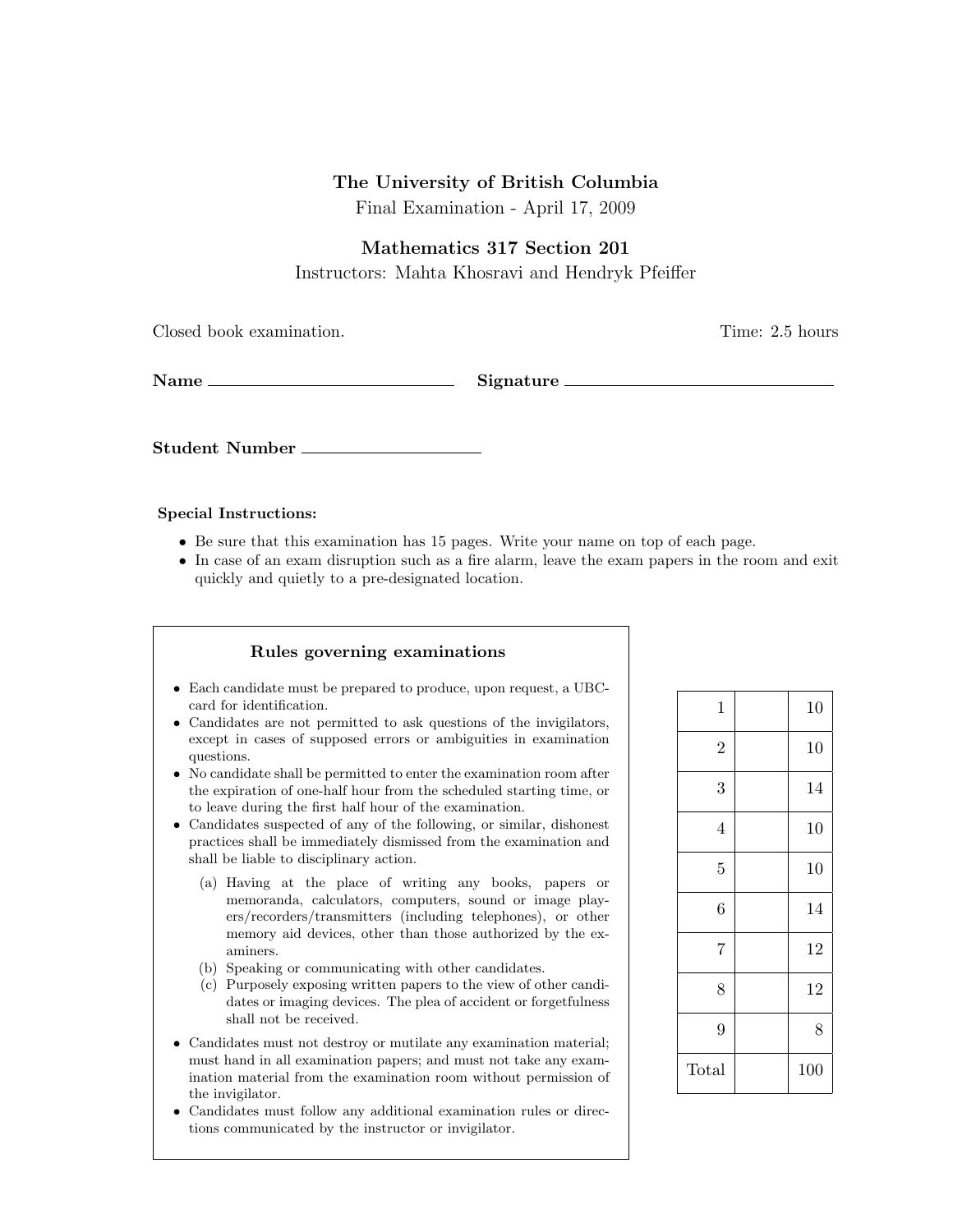## Problem 1 of 9 [10 points]

Assume the paraboloid  $z = x^2 + y^2$  and the plane  $2x + z = 8$  intersect in a curve C. C is traversed counter-clockwise if viewed from the positive z-axis.

- (1) [4 points] Parameterize the curve C.
- (2) [6 points] Find the unit tangent vector  $T$ , the principal normal vector  $N$ , the binormal vector **B** and the curvature  $\kappa$  all at the point  $\langle 2, 0, 4 \rangle$ .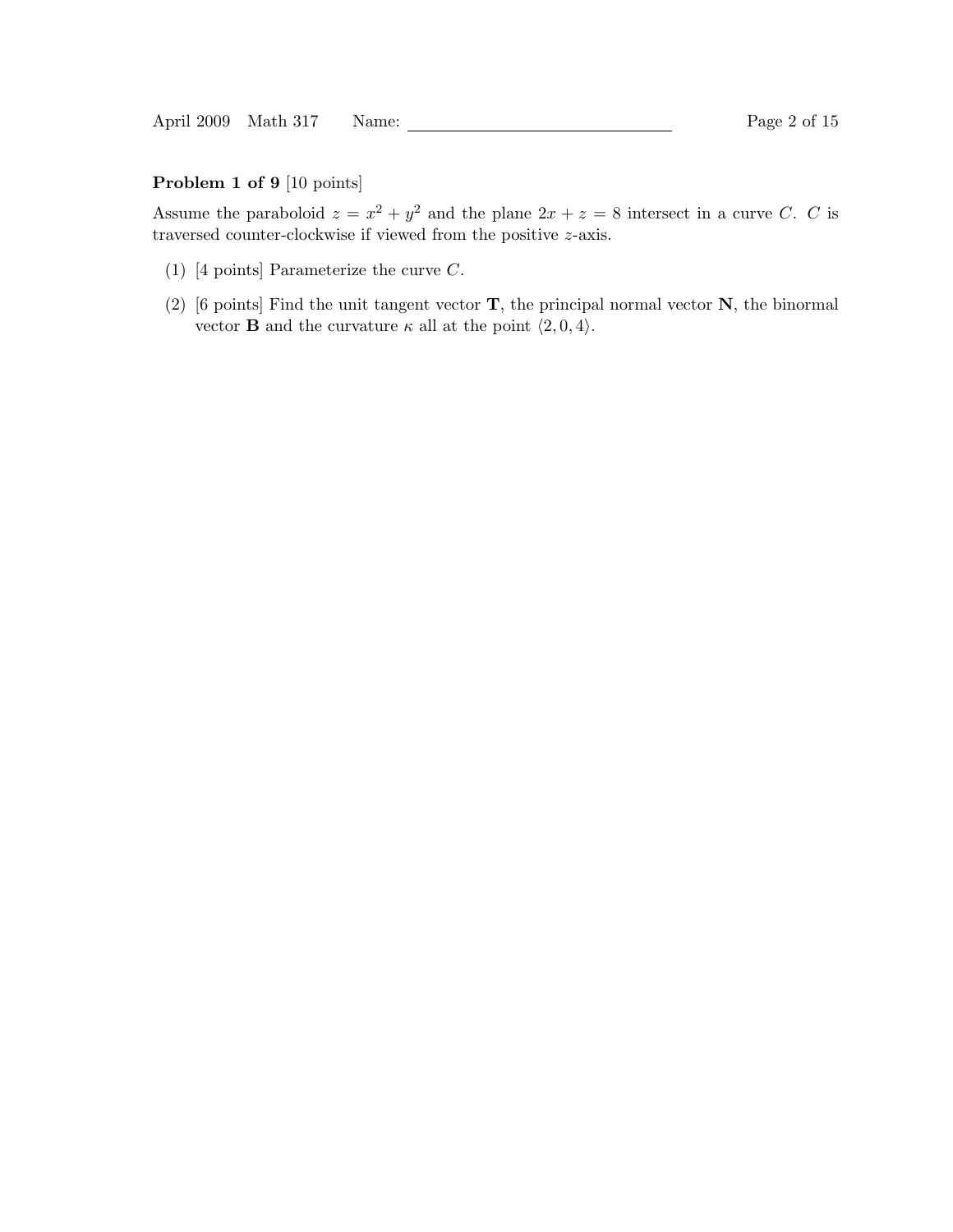## Problem 2 of 9 [10 points]

A particle of mass  $m = 1$  has position  $\mathbf{r}_0 = \mathbf{j}$  and velocity  $\mathbf{v}_0 = \mathbf{i} + \mathbf{k}$  at time  $t = 0$ . The particle moves under a force

$$
\mathbf{F}(t) = \mathbf{j} - \sin t \, \mathbf{k},
$$

where  $t$  denotes time.

- (1) [5 points] Find the position  $\mathbf{r}(t)$  of the particle as a function of t.
- (2) [2 points] Find the position  $\mathbf{r}_1$  of the particle when it crosses the plane  $x = \pi/2$  for the first time after time  $t = 0$ .
- (3) [3 points] Determine the work done by **F** in moving the particle from  $\mathbf{r}_0$  to  $\mathbf{r}_1$ .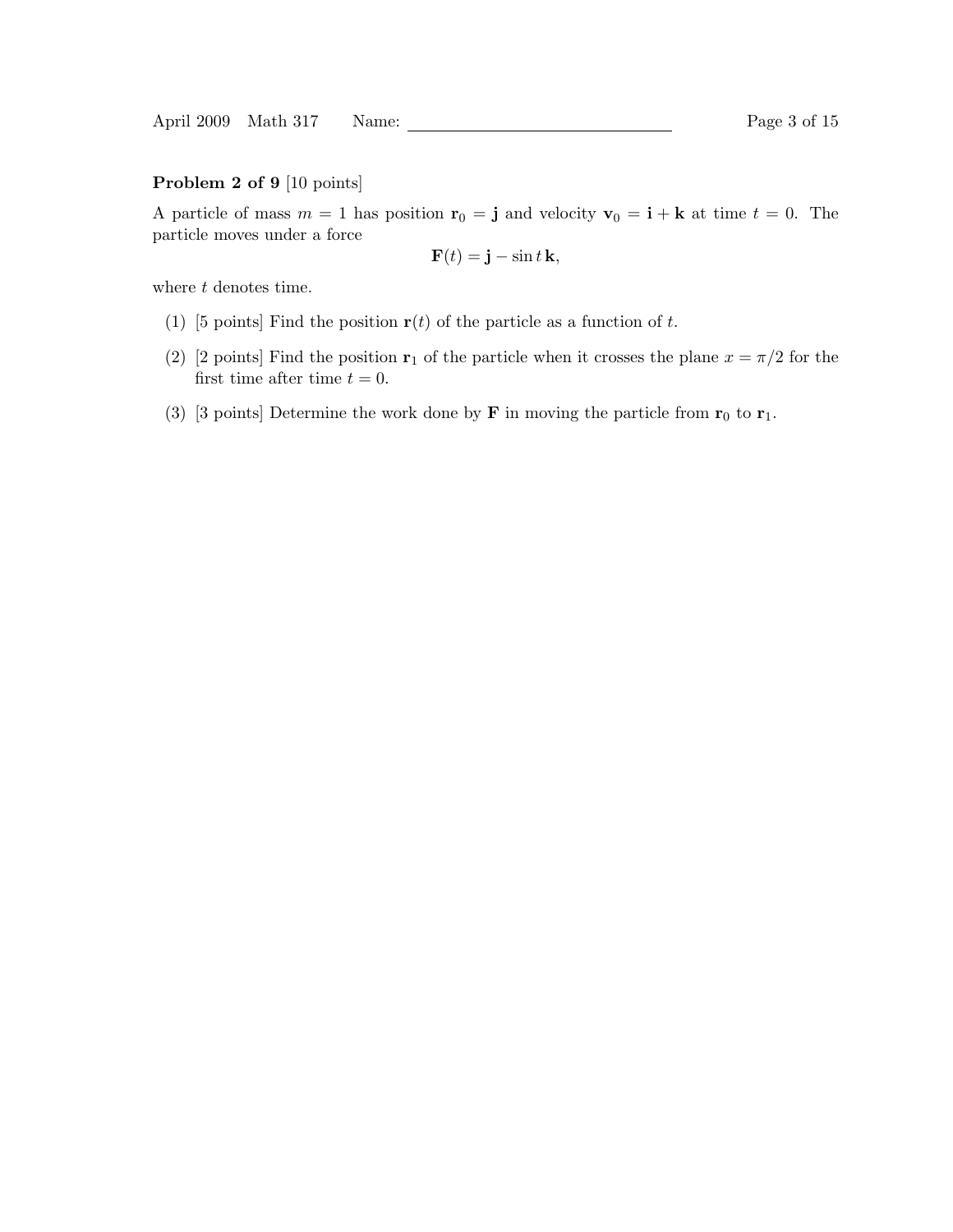#### Problem 3 of 9 [14 points]

Consider the vector field  ${\bf F}$  defined as

$$
\mathbf{F}(x, y, z) = \left\langle (1 + ax^2)ye^{3x^2} - bxz\cos(x^2z), xe^{3x^2}, x^2\cos(x^2z) \right\rangle,
$$

where *a* and *b* are real valued constants.

- (1) [4 points] Compute curl  $\mathbf{F}$ .
- (2) [2 points] Determine for which values a and b the vector field  $\bf{F}$  is conservative.
- (3) [5 points] For the values of a and b obtained in part (2), find a potential function f such that  $\nabla f = \mathbf{F}$ .
- (4) [3 points] Evaluate the line integral

$$
\int_{C} \left( y e^{3x^2} + 2xz \cos(x^2 z) \right) dx + xe^{3x^2} dy + x^2 \cos(x^2 z) dz,
$$

where C is the arc of the curve  $\langle t, t, t^3 \rangle$  starting at the point  $\langle 0, 0, 0 \rangle$  and ending at the point  $\langle 1, 1, 1 \rangle$ . Hint: Notice the difference between this vector field and the conservative vector field.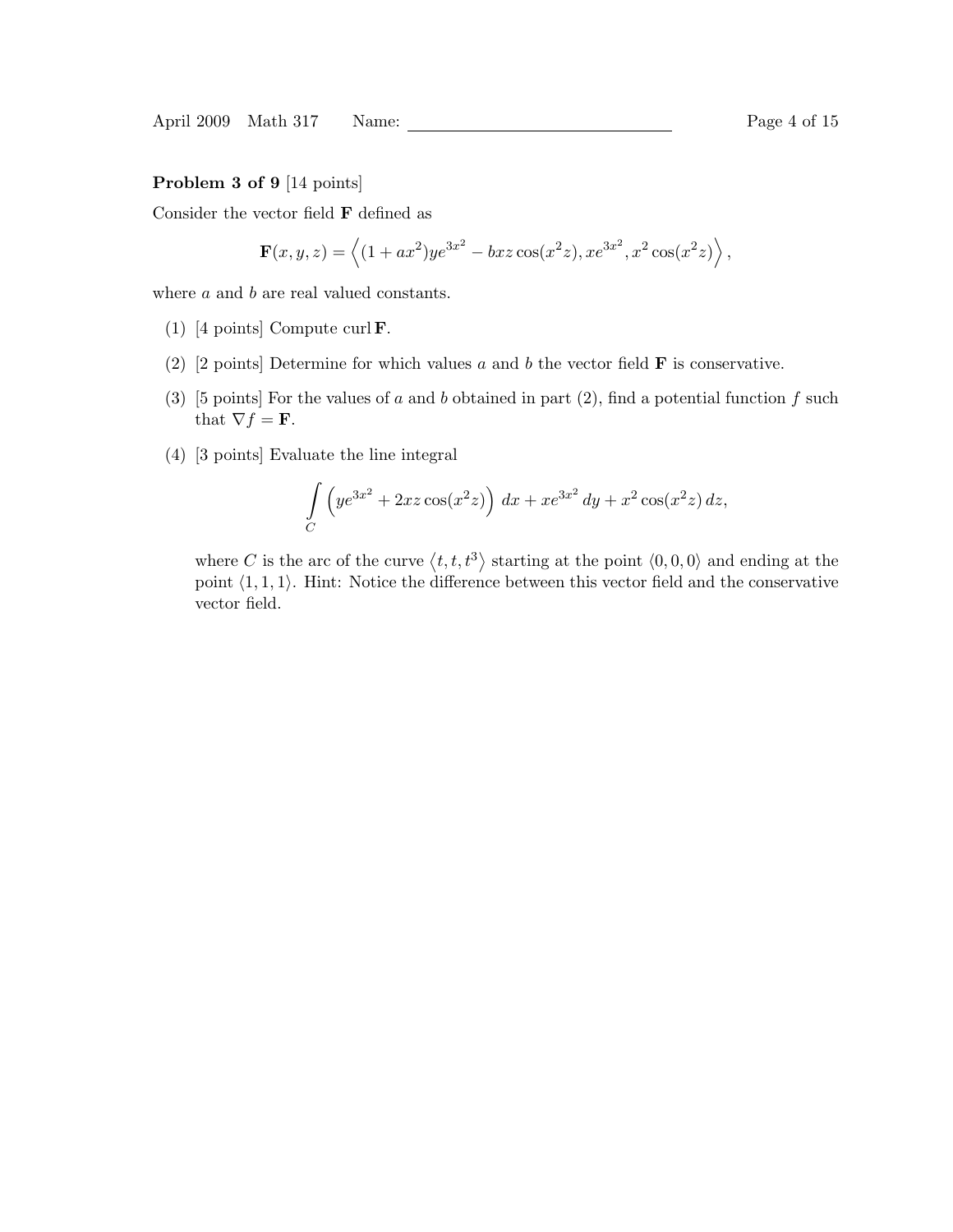April 2009 Math 317 Name: 2009 Math 317 Name: 2009 Page 5 of 15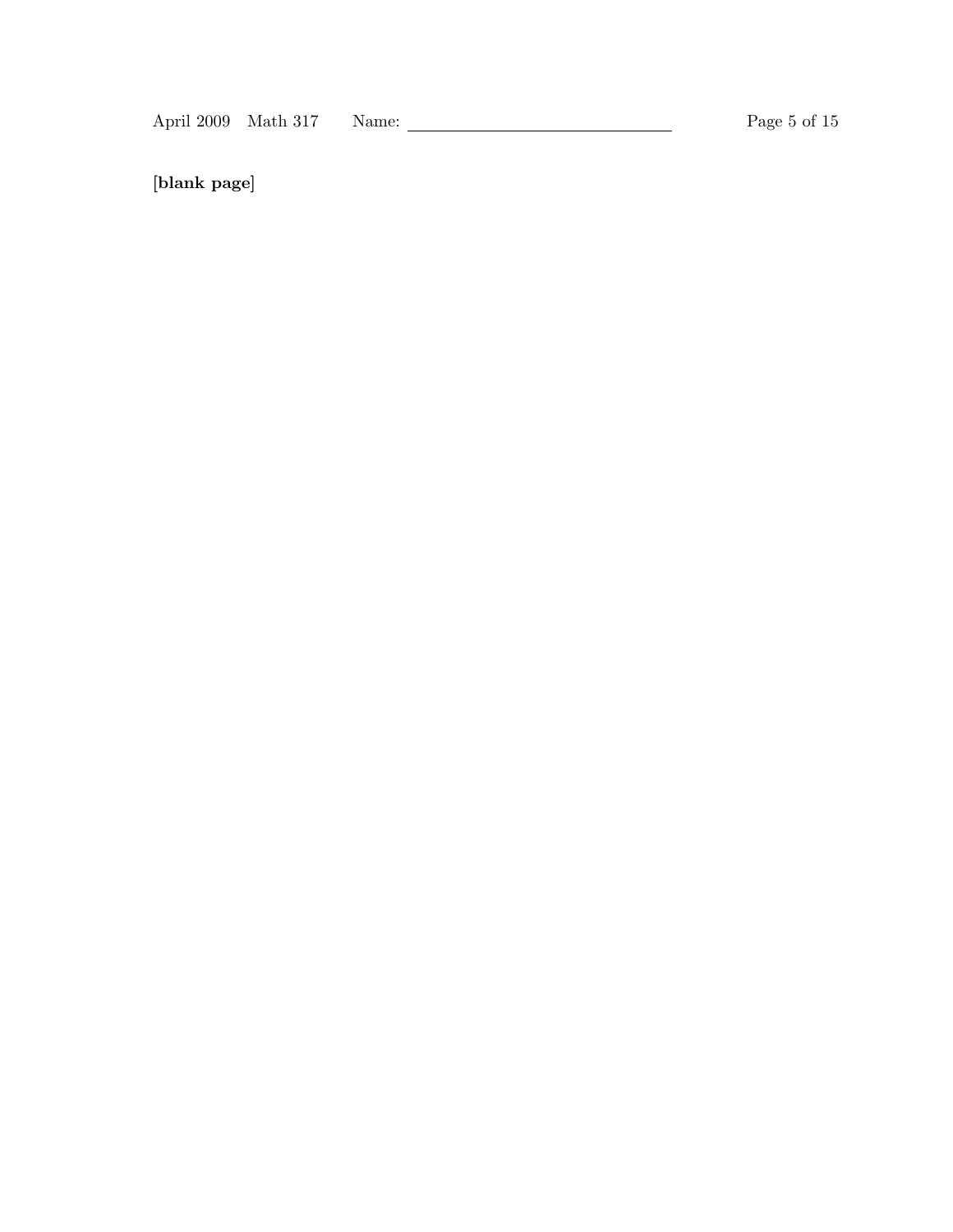## Problem 4 of 9 [10 points]

Suppose the curve C is the boundary of the region enclosed between the curves  $y = x^2 - 4x + 3$ and  $y = 3 - x^2 + 2x$ . Determine the value of the line integral

$$
\int_{C} (2xe^{y} + \sqrt{2+x^2}) dx + x^2(2+e^{y}) dy,
$$

where  $C$  is traversed counter-clockwise.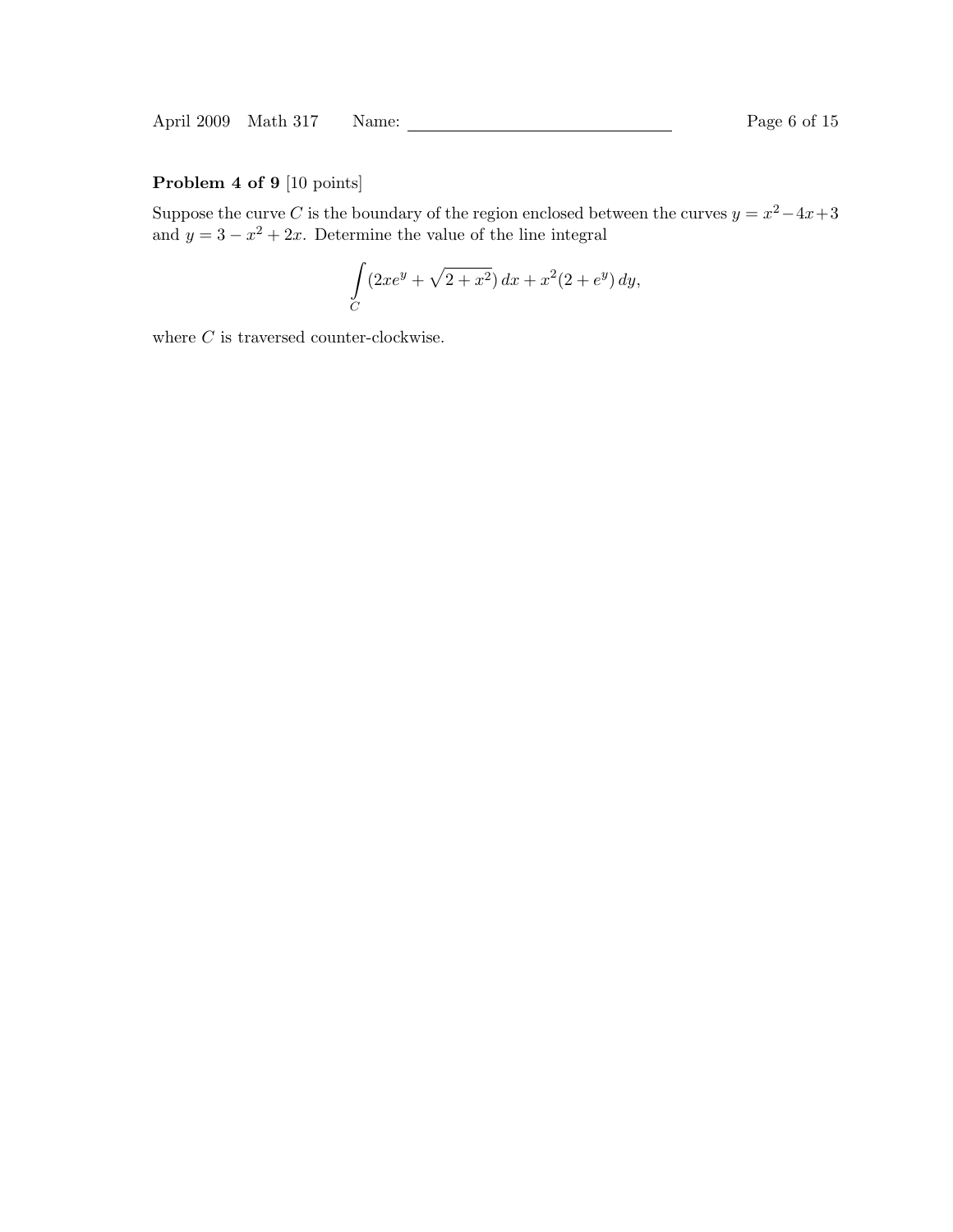#### Problem 5 of 9 [10 points]

Suppose S is the part of the hyperboloid  $x^2 + y^2 - 2z^2 = 1$  that lies inside the cylinder  $x^2 + y^2 = 9$  and above the plane  $z = 1$  (i.e. for which  $z \ge 1$ ).

Which of the following are parameterizations of  $S$ ? Write your answer 'yes'  $(Y)$  or 'no'  $(N)$ in the following box. No explanation required. [2 points for a correct answer, 1 point if you do not answer, 0 if wrong]

| Y/N |  |  |  |
|-----|--|--|--|

(1) The vector function

$$
\mathbf{r}(u,v) = u\,\mathbf{i} + v\,\mathbf{j} + \frac{\sqrt{u^2 + v^2 - 1}}{\sqrt{2}}\,\mathbf{k}
$$

with domain  $D = \{ (u, v) | 2 \le u^2 + v^2 \le 9 \}.$ 

(2) The vector function

$$
\mathbf{r}(u,v) = u \sin v \,\mathbf{i} - u \cos v \,\mathbf{j} + \sqrt{\frac{u^2}{2} - \frac{1}{2}} \,\mathbf{k}
$$

with domain  $D = \{ (u, v) |$ √  $3 \le u \le 3, 0 \le v \le 2\pi$  }.

(3) The vector function

$$
\mathbf{r}(u,v) = \sqrt{1 + 2v^2} \cos u \,\mathbf{i} + \sqrt{1 + 2v^2} \sin u \,\mathbf{j} + v \,\mathbf{k}
$$

with domain  $D = \{ (u, v) | 0 \le u \le 2\pi, 1 \le v \le 2 \}.$ 

(4) The vector function

$$
\mathbf{r}(u,v) = \sqrt{1+u}\sin v \,\mathbf{i} + \sqrt{1+u}\cos v \,\mathbf{j} + \sqrt{\frac{u}{2}}\,\mathbf{k}
$$

with domain  $D = \{ (u, v) | 2 \le u \le 8, 0 \le v \le 2\pi \}.$ 

(5) The vector function

$$
\mathbf{r}(u,v) = \sqrt{u}\cos v \,\mathbf{i} - \sqrt{u}\sin v \,\mathbf{j} + \frac{\sqrt{u+1}}{\sqrt{2}}\,\mathbf{k}
$$

with domain  $D = \{ (u, v) | 3 \le u \le 9, 0 \le v \le 2\pi \}.$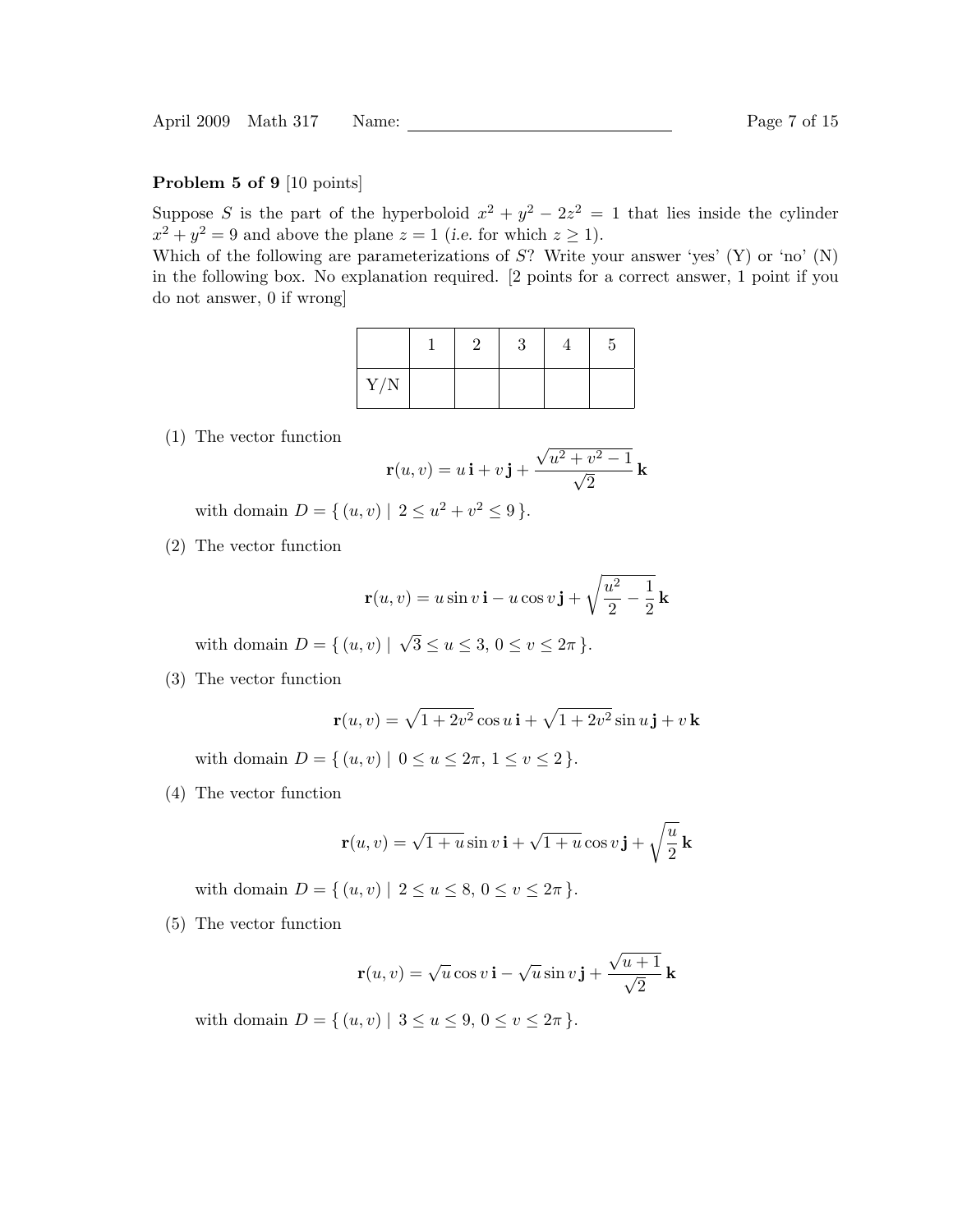**Problem 6 of 9** [14 points] Consider the ellipsoid  $S$  given by

$$
x^2 + \frac{y^2}{4} + \frac{z^2}{9} = 1,
$$

with the unit normal pointing outward.

- (1) [4 points] Parameterize S. Hint: Use polar coordinates in a suitable way. Do not forget to specify the range of the parameters.
- (2) [6 points] Compute the flux  $\iint_S \mathbf{F} \cdot d\mathbf{S}$  of the vector field

$$
\mathbf{F}(x, y, z) = \langle x, y, z \rangle.
$$

(3) [4 points] Verify your answer in (2) using the divergence theorem.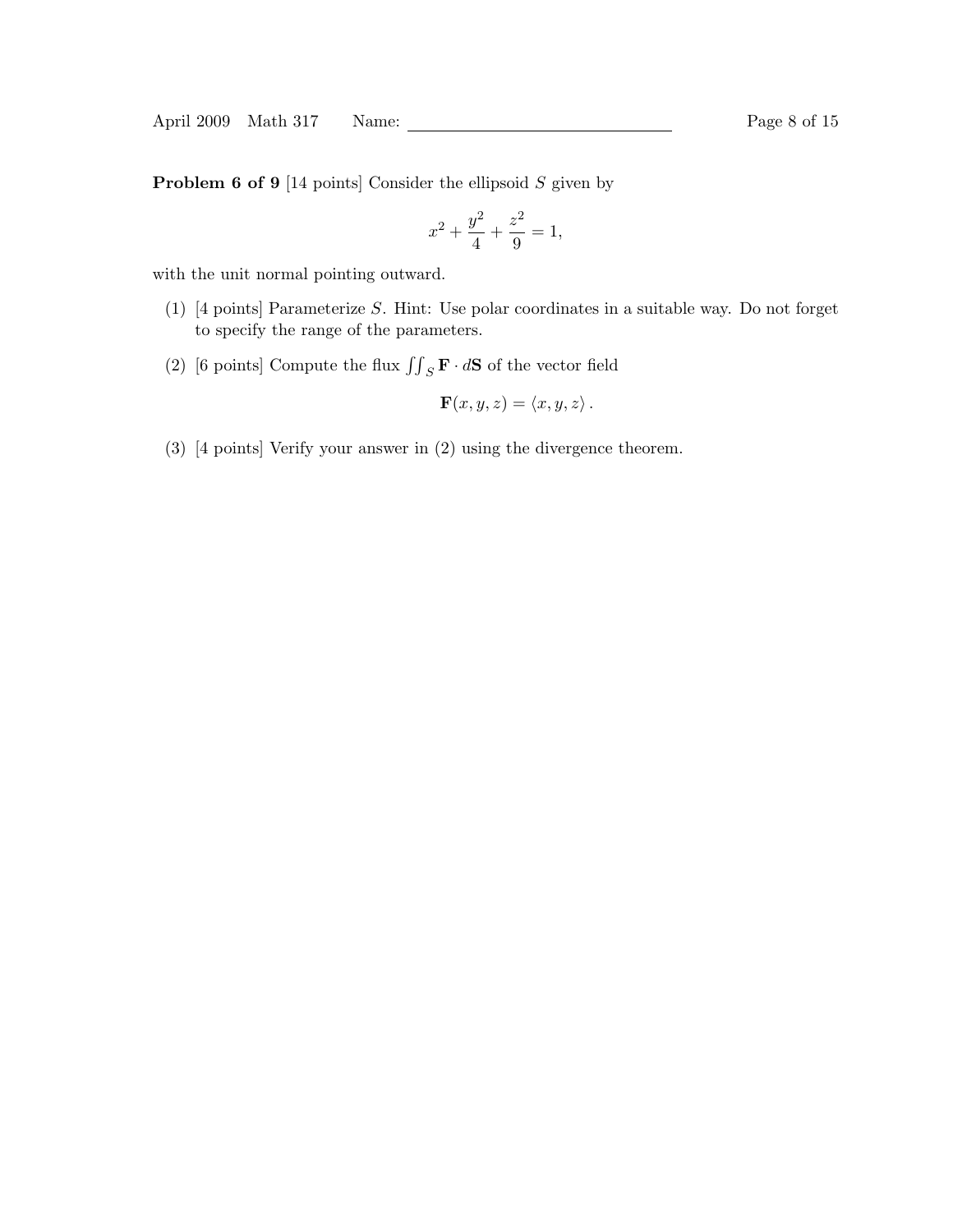April 2009 Math 317 Name: 2009 Math 317 Name: 2009 Page 9 of 15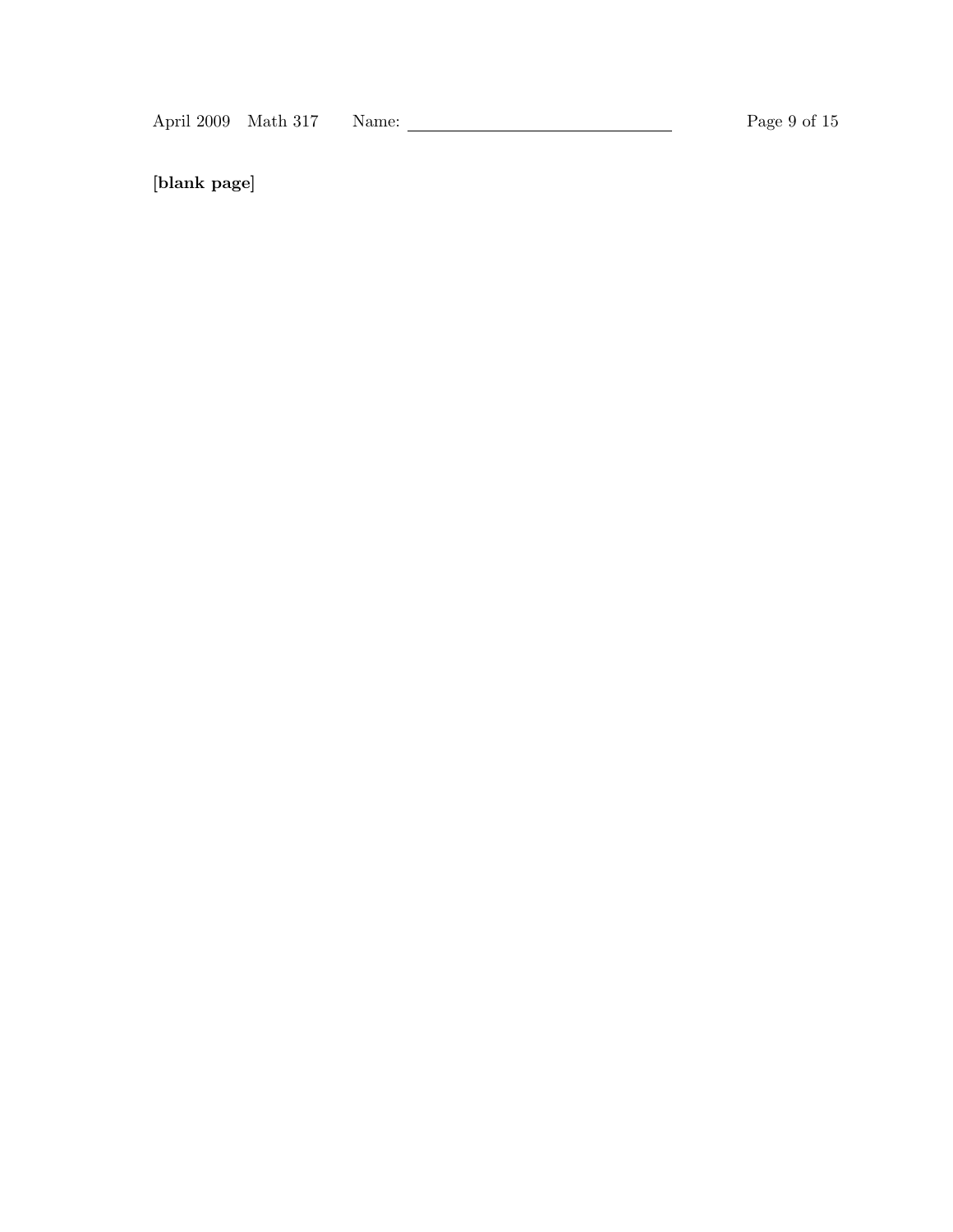## Problem 7 of 9 [12 points]

Evaluate the line integral

$$
\int_{C} (z + \frac{1}{1+z}) dx + xz dy + (3xy - \frac{x}{(z+1)^2}) dz,
$$

where  $C$  is the curve parameterized by

$$
\mathbf{r}(t) = \left\langle \cos t, \sin t, 1 - \cos^2 t \sin t \right\rangle, \qquad 0 \le t \le 2\pi.
$$

Hint: The curve C bounds the surface  $z = 1 - x^2y$ ,  $x^2 + y^2 \le 1$ .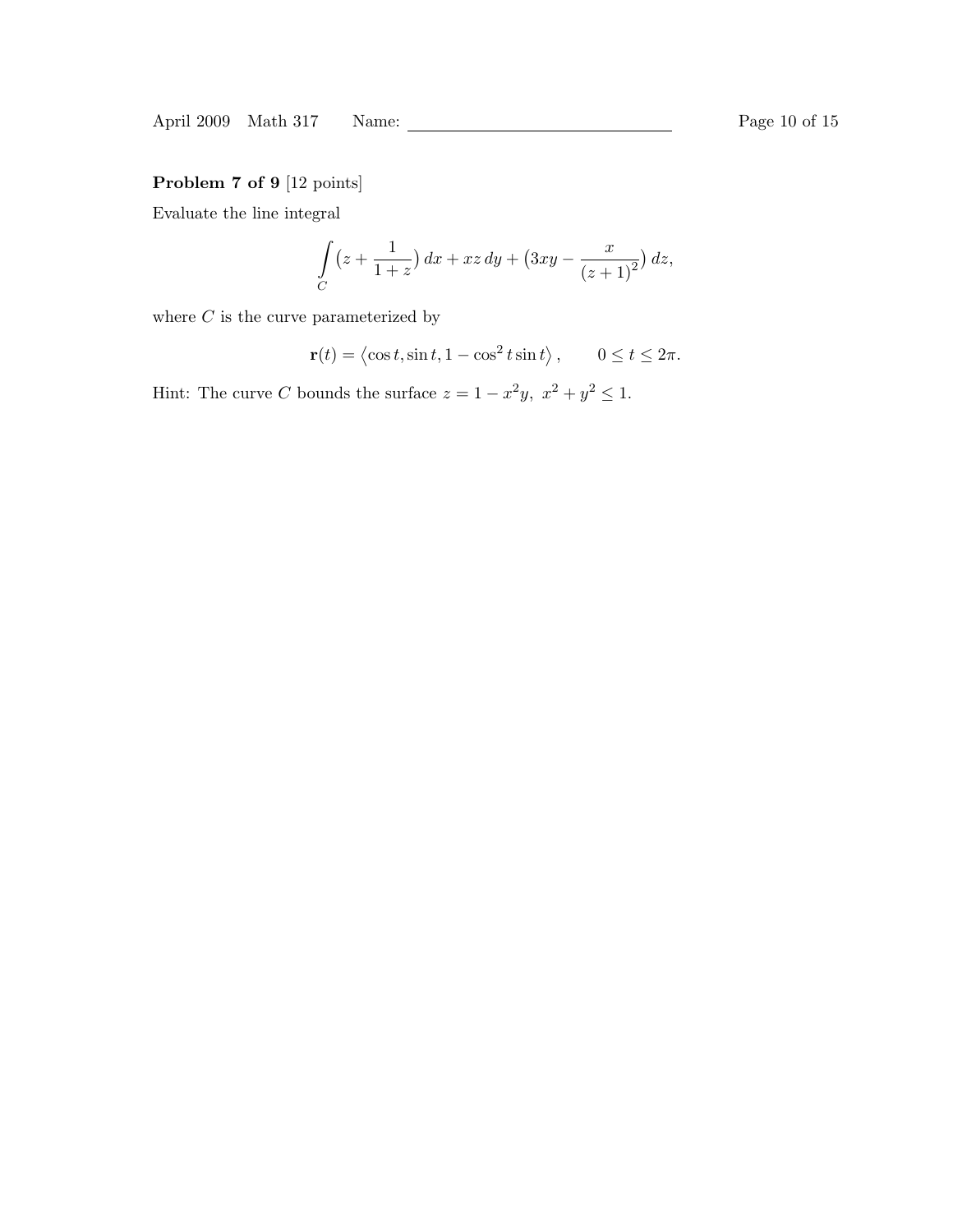April 2009 Math 317 Name: Page 11 of 15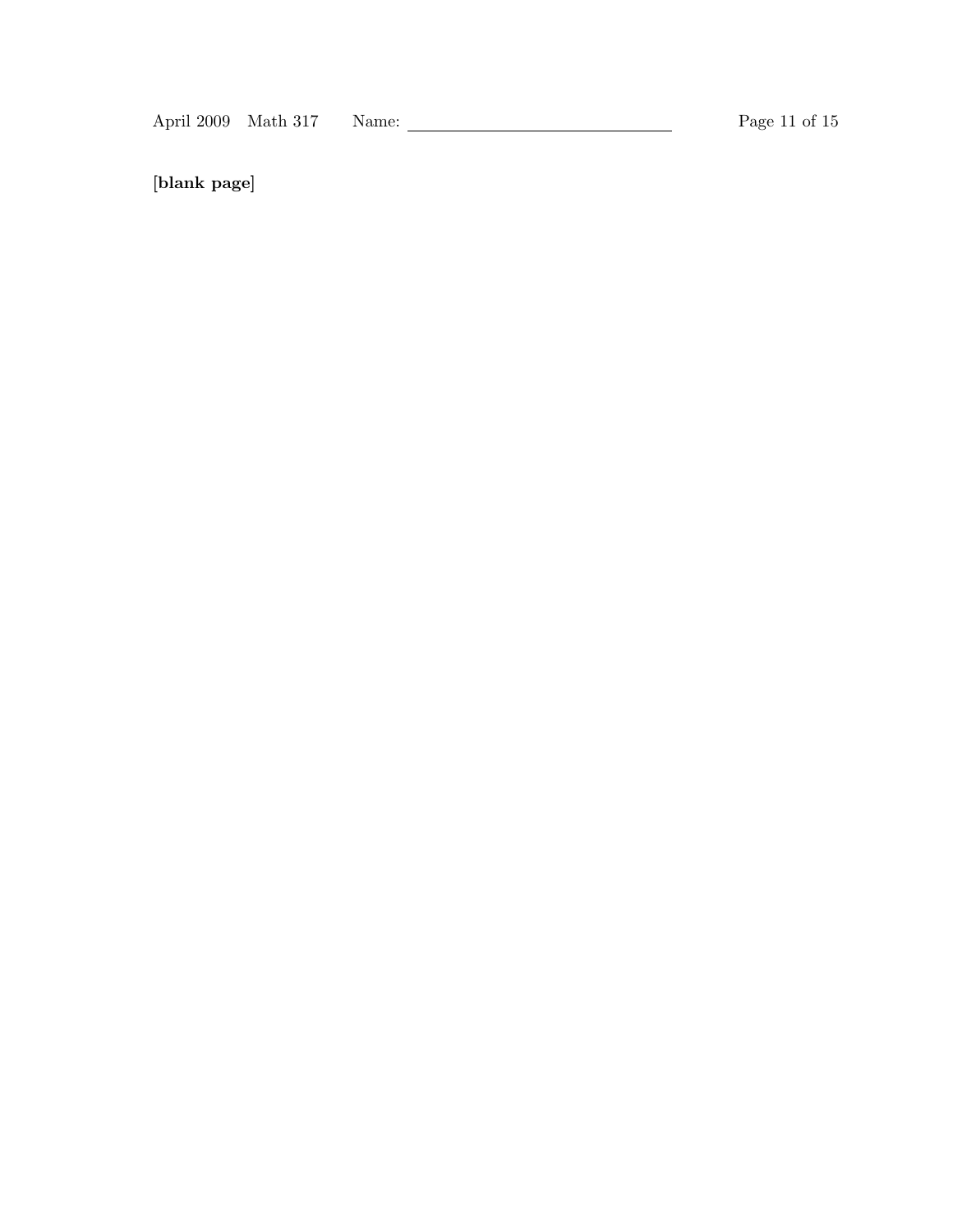## Problem 8 of 9 [12 points]

Evaluate the flux integral  $\iint_S \mathbf{F} \cdot d\mathbf{S}$ , where

$$
\mathbf{F}(x, y, z) = \langle x^3 + \cos(y^2), y^3 + z e^x, z^2 + \arctan(xy) \rangle,
$$

and S is the surface of the solid region bounded by the cylinder  $x^2 + y^2 = 2$  and the planes  $z = 0$  and  $z = 2x + 3$ . The surface is positively oriented (its unit normal points outward).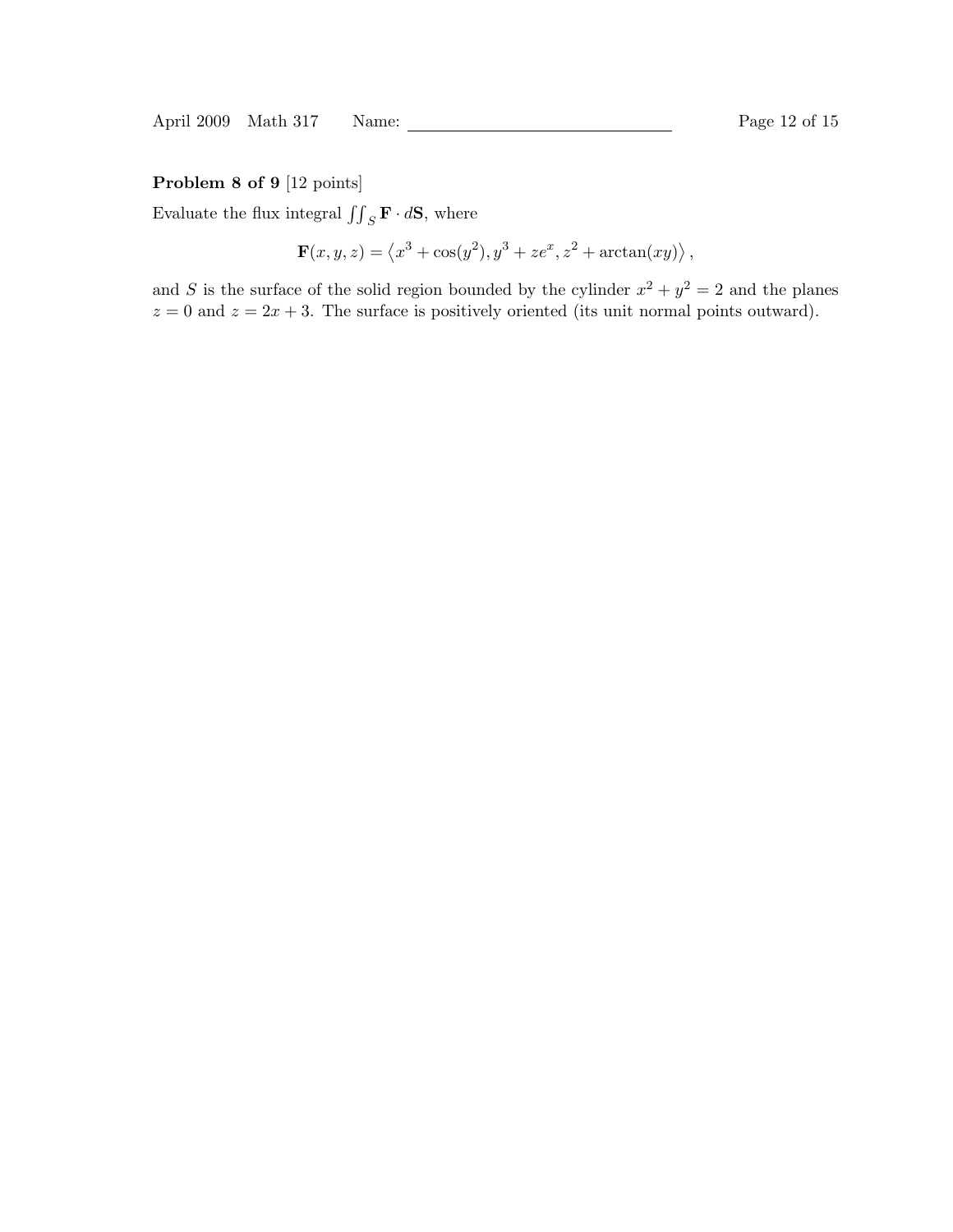April 2009 Math 317 Name: Page 13 of 15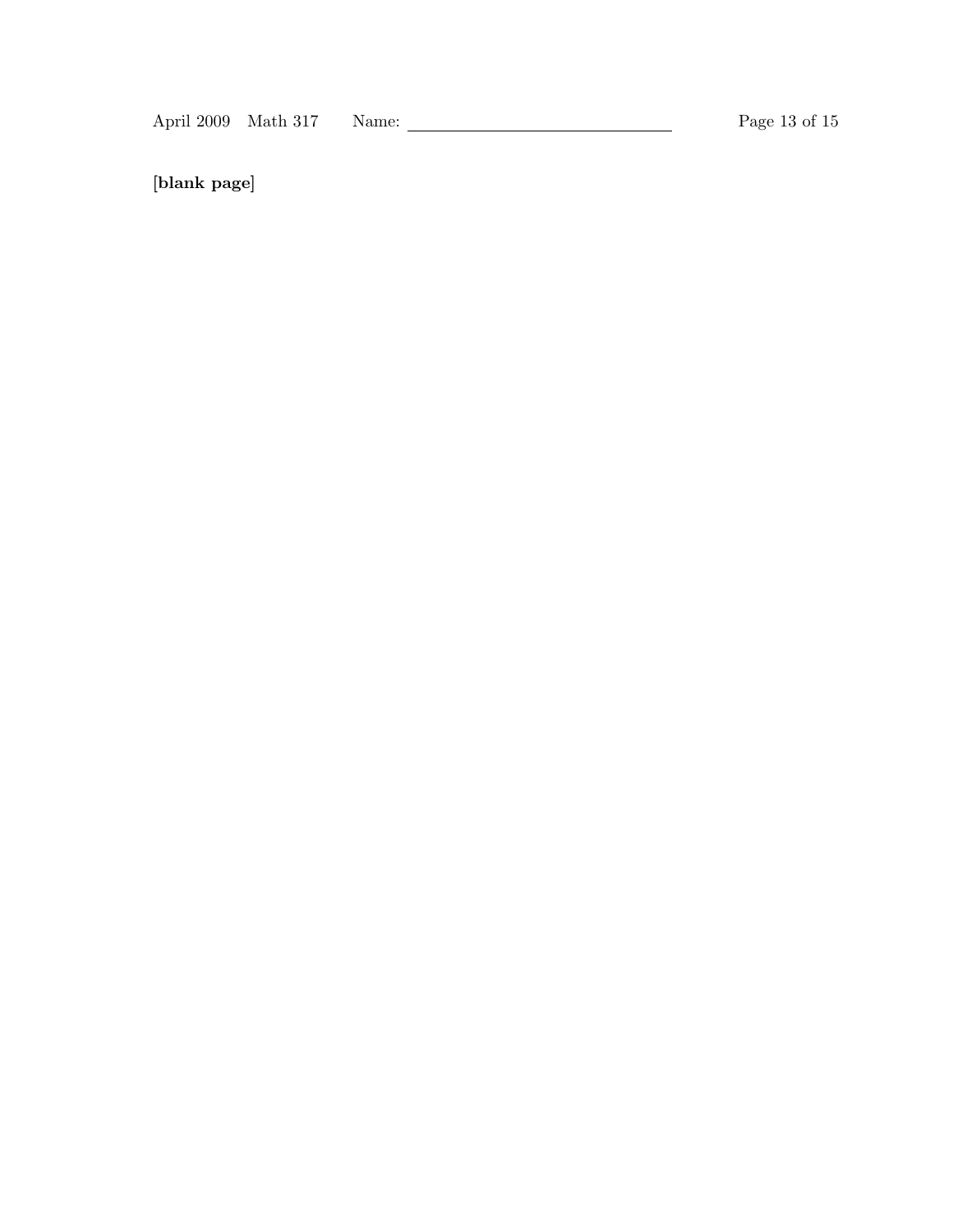#### Problem 9 of 9 [8 points]

Which of the following statements are true (T) and which are false (F)? Write your answers in the following box. You do not need to give reasons. All real valued functions  $f(x, y, z)$  and all vector fields  $\mathbf{F}(x, y, z)$  have domain  $\mathbb{R}^3$  unless specified otherwise. [1 point for a correct answer, 0.5 points if you do not answer, 0 if wrong]

|            |  | $\Omega$<br>ູບ | $-5$ |  |  |
|------------|--|----------------|------|--|--|
| $\mid$ T/F |  |                |      |  |  |

(1) If f is a continuous real valued function and S a smooth oriented surface, then

$$
\iint\limits_{S} f \, dS = -\iint\limits_{-S} f \, dS,
$$

where  $\div S'$  denotes the surface S but with the opposite orientation.

- (2) Suppose the components of the vector field F have continuous partial derivatives. If  $\iint_S \text{curl } \mathbf{F} \cdot d\mathbf{S} = 0$  for every closed smooth surface, then **F** is conservative.
- (3) Suppose  $S$  is a smooth surface bounded by a smooth simple closed curve  $C$ . The orientation of  $C$  is determined by that of  $S$  as in Stokes' theorem. Suppose the real valued function  $f$  has continuous partial derivatives. Then

$$
\int_{C} f \, dx = \iint_{S} \left( \frac{\partial f}{\partial z} \mathbf{j} - \frac{\partial f}{\partial y} \mathbf{k} \right) \cdot d\mathbf{S}.
$$

(4) Suppose the real valued function  $f(x, y, z)$  has continuous second order partial derivatives. Then

$$
(\nabla f) \times (\nabla f) = \nabla \times (\nabla f).
$$

(5) The curve parameterized by

$$
\mathbf{r}(t) = \langle 2 + 4t^3, -t^3, 1 - 2t^3 \rangle, \quad -\infty < t < \infty,
$$

has curvature  $\kappa(t) = 0$  for all t.

(6) If a smooth curve is parameterized by  $r(s)$  where s is arc length, then its tangent vector satisfies

$$
|\mathbf{r}'(s)|=1.
$$

- (7) If S is the sphere  $x^2 + y^2 + z^2 = 1$  and **F** is a constant vector field, then  $\iint_S \mathbf{F} \cdot d\mathbf{S} = 0$ .
- (8) There exists a vector field F whose components have continuous second order partial derivatives such that curl  $\mathbf{F} = \langle x, y, z \rangle$ .